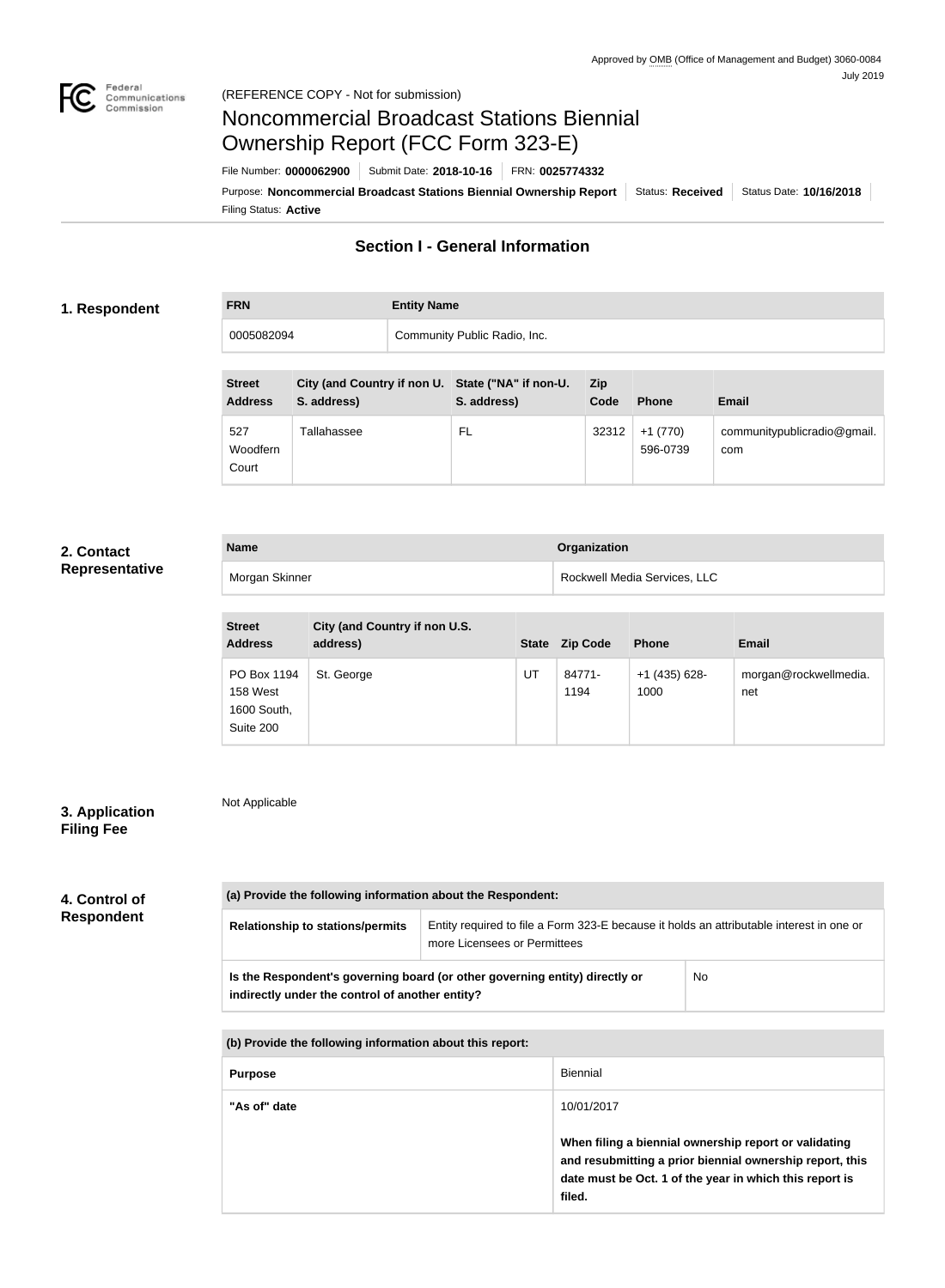#### **5. Licensee(s) and Station(s)**

#### **Respondent is filing this report to cover the following Licensee(s) and station(s):**

| Licensee/Permittee Name      | <b>FRN</b> |
|------------------------------|------------|
| Community Public Radio, Inc. | 0005082094 |

| Fac. ID No. | <b>Call Sign</b> | <b>City</b>          | <b>State</b> | <b>Service</b> |
|-------------|------------------|----------------------|--------------|----------------|
| 122086      | <b>WNEE</b>      | <b>PATTERSON</b>     | GA           | <b>FM</b>      |
| 148289      | W262CC           | <b>TALLAHASSEE</b>   | FL           | <b>FX</b>      |
| 156896      | <b>W245AN</b>    | <b>MILLEDGEVILLE</b> | GA           | <b>FX</b>      |
| 172936      | WEEZ             | <b>GREENSBORO</b>    | GA           | <b>FM</b>      |

#### **Section II – Biennial Ownership Information**

**(a)** Ownership Interests. This Question requires Respondents to enter detailed information about ownership interests by generating a series of subforms. Answer each question on each subform. The first subform listing should be for the Respondent itself. If the Respondent is not a natural person, also list each of the officers, members of the governing board (or other governing entity), stockholders, and any other persons or entities with a direct attributable interest in the Respondent pursuant to the standards set forth in 47 C.F.R. Section 73.3555. (A "direct" interest is one that is not held through any intervening companies or entities.) List each interest holder with a direct attributable interest in the Respondent separately. Leave the percentage of total assets (Equity Debt Plus) field blank for an interest holder unless that interest holder has an attributable interest in the Respondent solely on the basis of the Commission's Equity Debt Plus attribution standard, 47 C.F.R. Section 73.3555, Note 2(i). In the case of vertical or indirect ownership structures, list only those interests in the Respondent that also represent an attributable interest in the Licensee(s) for which the report is being submitted. Entities that are part of an organizational structure that includes holding companies or other forms of indirect ownership must file separate ownership reports. In such a structure do not report, or file a separate report for, any interest holder that does not have an attributable interest in the Licensee(s) for which the report is being submitted. Please see the Instructions for further detail concerning interests that must be reported in response to this question. The Respondent must provide an FCC Registration Number for each interest holder reported in response to this question. Please see the Instructions for detailed information and guidance concerning this requirement. **2. Ownership Interests** Licensee Respondents that hold authorizations for one or more full power television, AM, and/or FM stations should list all contracts and other instruments set forth in 47 C.F.R. Section 73.3613(a) through (c) for the facility or facilities listed on this report. If the agreement is a network affiliation agreement, check the appropriate box. Otherwise, select "Other." Non-Licensee Respondents should select "Not Applicable" in response to this question. Not Applicable. **1. 47 C.F.R. Section 73.3613 Documents**

| <b>Ownership Information</b> |                                     |                    |  |  |
|------------------------------|-------------------------------------|--------------------|--|--|
| <b>FRN</b>                   | 0005082094                          |                    |  |  |
| <b>Entity Name</b>           | Community Public Radio, Inc.        |                    |  |  |
| <b>Address</b>               | PO Box                              |                    |  |  |
|                              | <b>Street 1</b>                     | 527 Woodfern Court |  |  |
|                              | <b>Street 2</b>                     |                    |  |  |
|                              | City                                | Tallahassee        |  |  |
|                              | State ("NA" if non-U.S.<br>address) | FL.                |  |  |
|                              | <b>Zip/Postal Code</b>              | 32312              |  |  |
|                              |                                     |                    |  |  |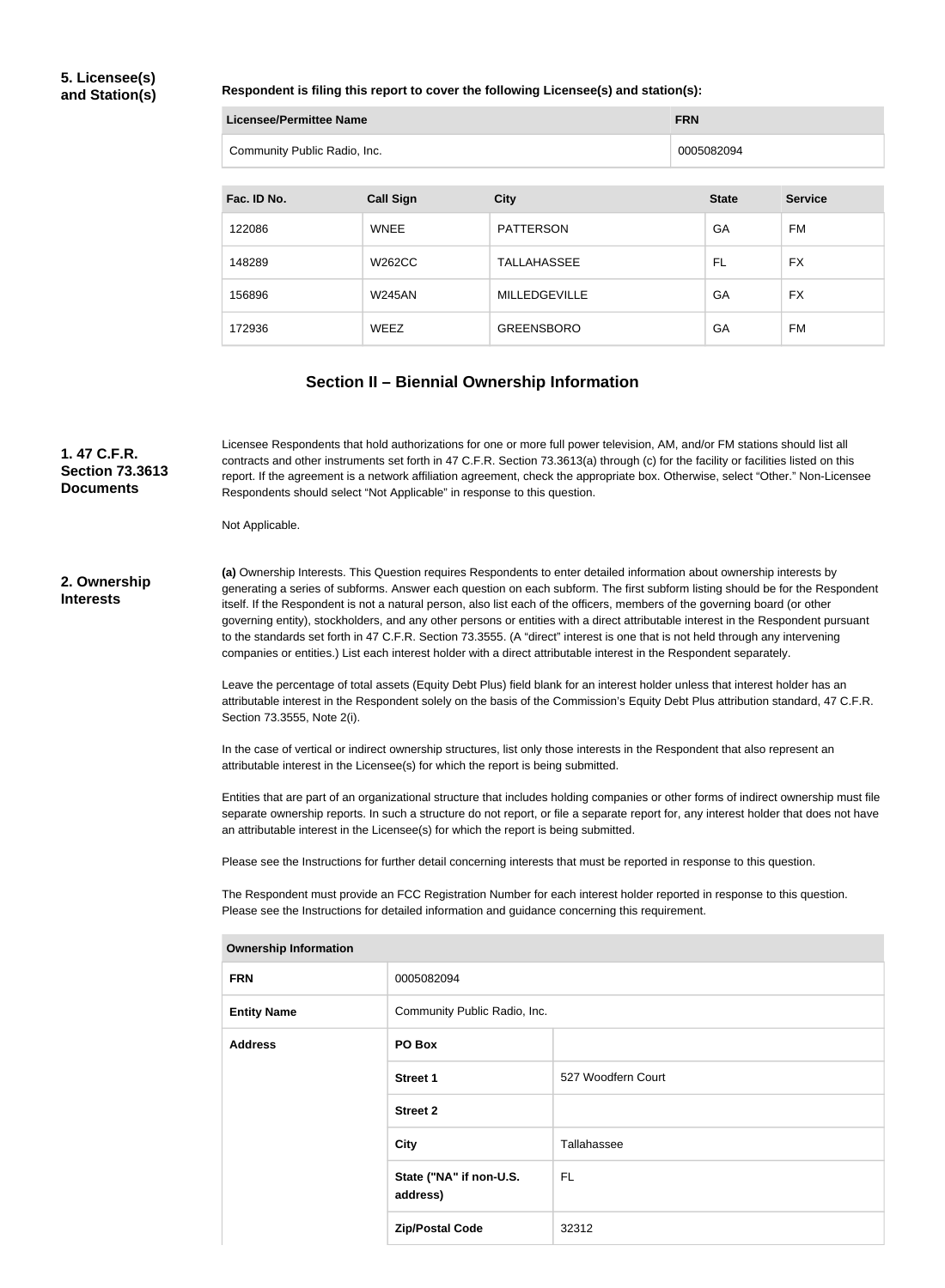|                                                                                                                            | Country (if non-U.S.<br>address)                        | <b>United States</b> |     |
|----------------------------------------------------------------------------------------------------------------------------|---------------------------------------------------------|----------------------|-----|
| <b>Listing Type</b>                                                                                                        | Respondent                                              |                      |     |
| <b>Positional Interests</b><br>(check all that apply)                                                                      | Respondent                                              |                      |     |
| <b>Tribal Nation or Tribal</b><br><b>Entity</b>                                                                            | Interest holder is not a Tribal nation or Tribal entity |                      |     |
| <b>Interest Percentages</b>                                                                                                | Voting                                                  | 0.0%                 |     |
| (enter percentage values<br>from 0.0 to 100.0)                                                                             | <b>Equity</b>                                           | 0.0%                 |     |
|                                                                                                                            | <b>Total assets (Equity Debt</b><br>Plus)               | $0.0\%$              |     |
| Does interest holder have an attributable interest in one or more broadcast stations<br>that do not appear on this report? |                                                         |                      | No. |

| <b>Ownership Information</b>                              |                                           |                                                                |  |  |
|-----------------------------------------------------------|-------------------------------------------|----------------------------------------------------------------|--|--|
| <b>FRN</b>                                                | 9990135165                                |                                                                |  |  |
| <b>Name</b>                                               | Lowell Jackson                            |                                                                |  |  |
| <b>Address</b>                                            | PO Box                                    |                                                                |  |  |
|                                                           | <b>Street 1</b>                           | 527 Woodfern Court                                             |  |  |
|                                                           | <b>Street 2</b>                           |                                                                |  |  |
|                                                           | <b>City</b>                               | Tallahasse                                                     |  |  |
|                                                           | State ("NA" if non-U.S.<br>address)       | <b>FL</b>                                                      |  |  |
|                                                           | <b>Zip/Postal Code</b>                    | 32312                                                          |  |  |
|                                                           | Country (if non-U.S.<br>address)          | <b>United States</b>                                           |  |  |
| <b>Listing Type</b>                                       | Other Interest Holder                     |                                                                |  |  |
| <b>Positional Interests</b><br>(check all that apply)     |                                           | Officer, Member of Governing Board (or other governing entity) |  |  |
| <b>Principal Profession or</b><br><b>Occupation</b>       | <b>Investment Advisor</b>                 |                                                                |  |  |
| <b>By Whom Appointed or</b><br><b>Elected</b>             | <b>Broad of Directors</b>                 |                                                                |  |  |
| Citizenship, Gender,                                      | <b>Citizenship</b>                        | <b>US</b>                                                      |  |  |
| <b>Ethnicity, and Race</b><br><b>Information (Natural</b> | Gender                                    | Male                                                           |  |  |
| Persons Only)                                             | <b>Ethnicity</b>                          | Not Hispanic or Latino                                         |  |  |
|                                                           | Race                                      | White                                                          |  |  |
| <b>Interest Percentages</b><br>(enter percentage values   | <b>Voting</b>                             | 25.0%                                                          |  |  |
| from 0.0 to 100.0)                                        | <b>Equity</b>                             | 0.0%                                                           |  |  |
|                                                           | <b>Total assets (Equity Debt</b><br>Plus) | 0.0%                                                           |  |  |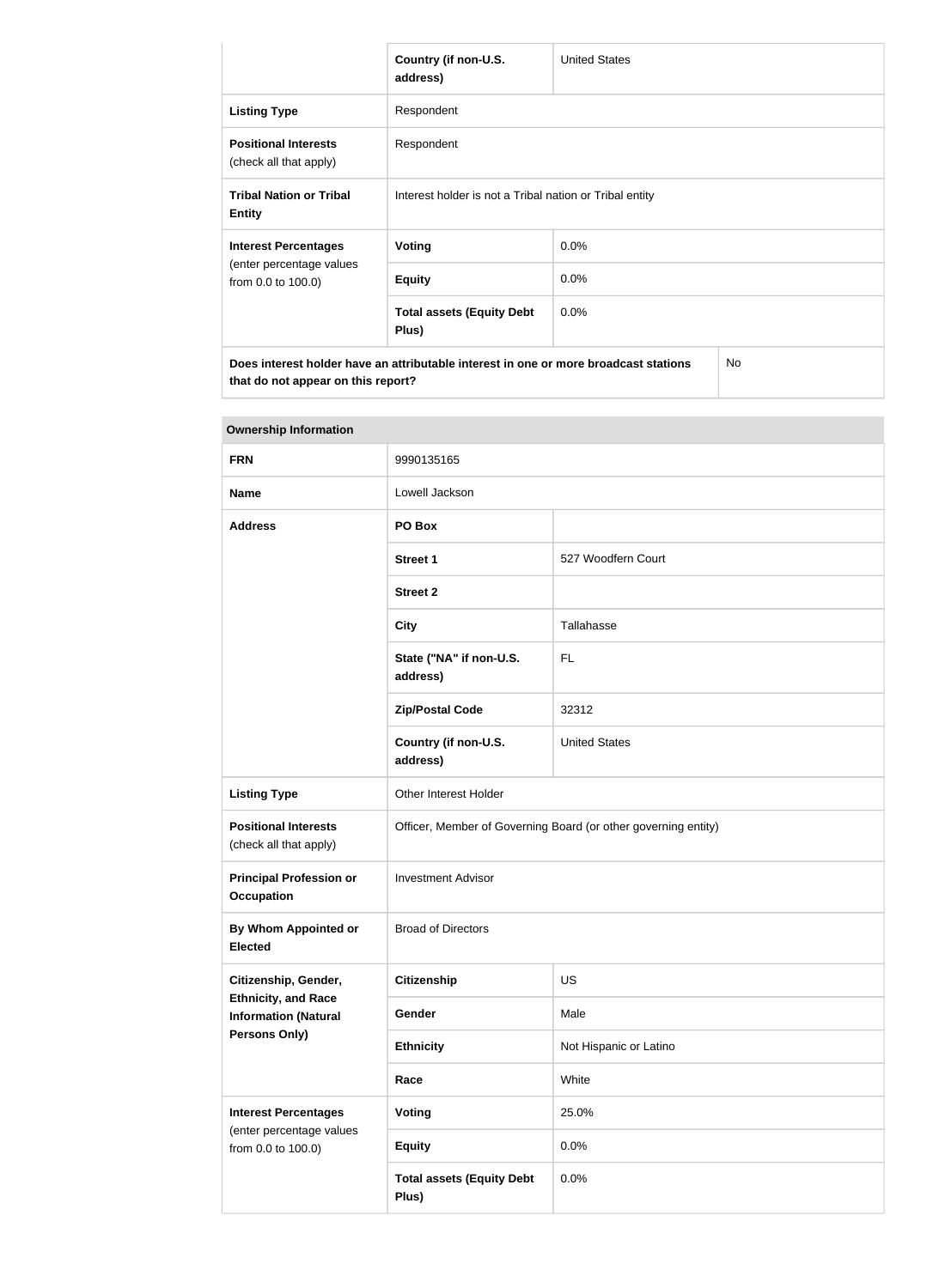**Does interest holder have an attributable interest in one or more broadcast stations that do not appear on this report?**

No

| <b>Ownership Information</b>                                                                                                     |                                                                |                        |  |  |
|----------------------------------------------------------------------------------------------------------------------------------|----------------------------------------------------------------|------------------------|--|--|
| <b>FRN</b>                                                                                                                       | 9990135166                                                     |                        |  |  |
| <b>Name</b>                                                                                                                      | Penny Jackson                                                  |                        |  |  |
| <b>Address</b>                                                                                                                   | PO Box                                                         |                        |  |  |
|                                                                                                                                  | <b>Street 1</b>                                                | 527 Woodfern Court     |  |  |
|                                                                                                                                  | <b>Street 2</b>                                                |                        |  |  |
|                                                                                                                                  | <b>City</b>                                                    | Tallahasse             |  |  |
|                                                                                                                                  | State ("NA" if non-U.S.<br>address)                            | <b>FL</b>              |  |  |
|                                                                                                                                  | <b>Zip/Postal Code</b>                                         | 32312                  |  |  |
|                                                                                                                                  | Country (if non-U.S.<br>address)                               | <b>United States</b>   |  |  |
| <b>Listing Type</b>                                                                                                              | Other Interest Holder                                          |                        |  |  |
| <b>Positional Interests</b><br>(check all that apply)                                                                            | Officer, Member of Governing Board (or other governing entity) |                        |  |  |
| <b>Principal Profession or</b><br><b>Occupation</b>                                                                              | <b>Retired Business Executive</b>                              |                        |  |  |
| <b>By Whom Appointed or</b><br><b>Elected</b>                                                                                    | <b>Board of Directors</b>                                      |                        |  |  |
| Citizenship, Gender,                                                                                                             | <b>Citizenship</b>                                             | <b>US</b>              |  |  |
| <b>Ethnicity, and Race</b><br><b>Information (Natural</b>                                                                        | Gender                                                         | Female                 |  |  |
| <b>Persons Only)</b>                                                                                                             | <b>Ethnicity</b>                                               | Not Hispanic or Latino |  |  |
|                                                                                                                                  | Race                                                           | White                  |  |  |
| <b>Interest Percentages</b><br>(enter percentage values                                                                          | <b>Voting</b>                                                  | 25.0%                  |  |  |
| from 0.0 to 100.0)                                                                                                               | <b>Equity</b>                                                  | 0.0%                   |  |  |
|                                                                                                                                  | <b>Total assets (Equity Debt</b><br>Plus)                      | 0.0%                   |  |  |
| Does interest holder have an attributable interest in one or more broadcast stations<br>No<br>that do not appear on this report? |                                                                |                        |  |  |

#### **Ownership Information**

| <b>FRN</b>     | 9990135167           |                      |  |
|----------------|----------------------|----------------------|--|
| <b>Name</b>    | <b>Brad Langford</b> |                      |  |
| <b>Address</b> | PO Box               | 6767                 |  |
|                | <b>Street 1</b>      | 155 Pine Ridge Trace |  |
|                | <b>Street 2</b>      |                      |  |
|                | City                 | Athens               |  |
|                |                      |                      |  |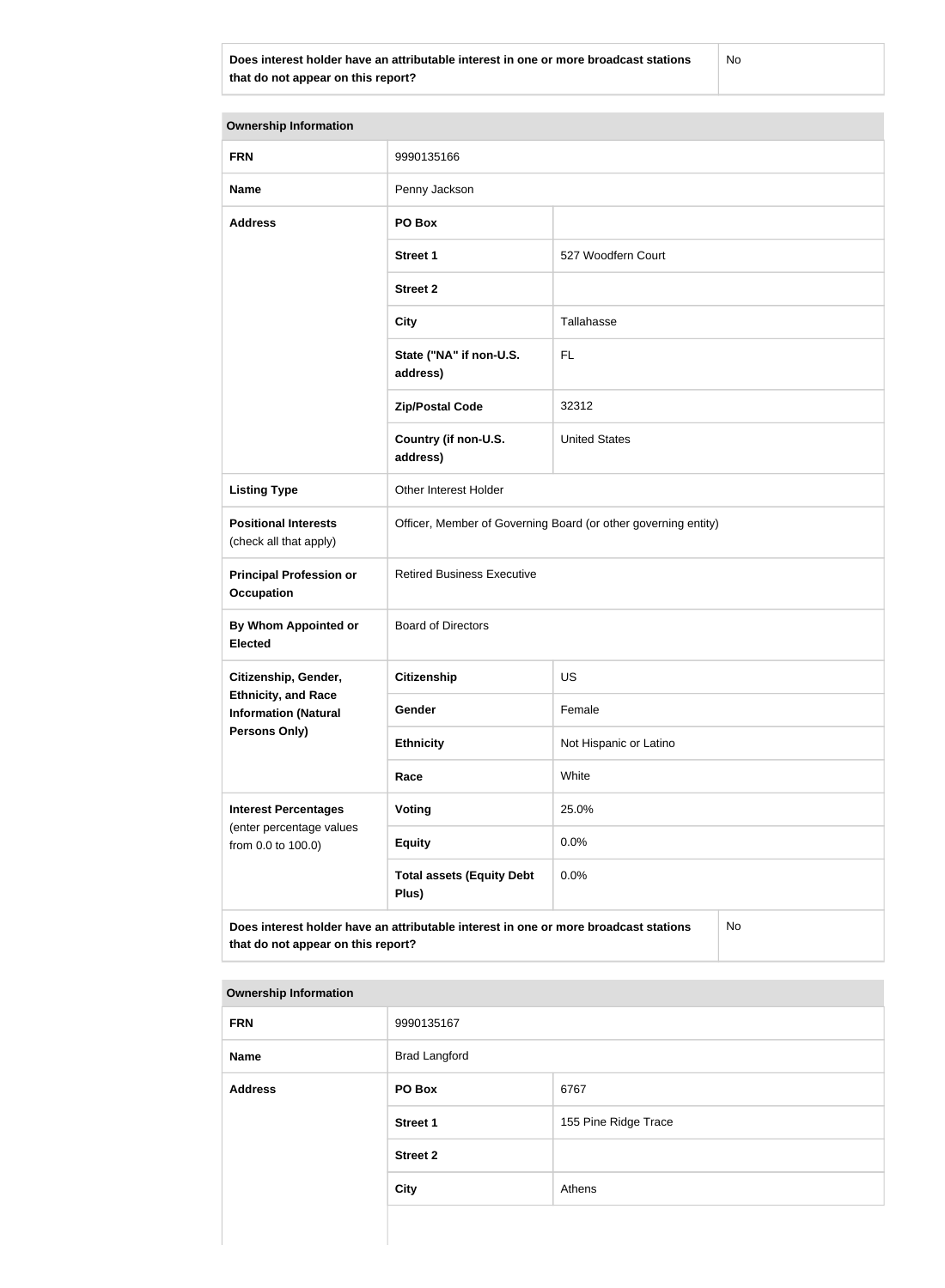|                                                                                                                                         | State ("NA" if non-U.S.<br>address)       | GA                                                             |  |  |
|-----------------------------------------------------------------------------------------------------------------------------------------|-------------------------------------------|----------------------------------------------------------------|--|--|
|                                                                                                                                         | <b>Zip/Postal Code</b>                    | 30605                                                          |  |  |
|                                                                                                                                         | Country (if non-U.S.<br>address)          | <b>United States</b>                                           |  |  |
| <b>Listing Type</b>                                                                                                                     | Other Interest Holder                     |                                                                |  |  |
| <b>Positional Interests</b><br>(check all that apply)                                                                                   |                                           | Officer, Member of Governing Board (or other governing entity) |  |  |
| <b>Principal Profession or</b><br><b>Occupation</b>                                                                                     | University Contract Administrator         |                                                                |  |  |
| By Whom Appointed or<br><b>Elected</b>                                                                                                  | <b>Board of Directors</b>                 |                                                                |  |  |
| Citizenship, Gender,                                                                                                                    | <b>Citizenship</b>                        | <b>US</b>                                                      |  |  |
| <b>Ethnicity, and Race</b><br><b>Information (Natural</b>                                                                               | <b>Gender</b>                             | Male                                                           |  |  |
| <b>Persons Only)</b>                                                                                                                    | <b>Ethnicity</b>                          | Not Hispanic or Latino                                         |  |  |
|                                                                                                                                         | Race                                      | White                                                          |  |  |
| <b>Interest Percentages</b>                                                                                                             | Voting                                    | 25.0%                                                          |  |  |
| (enter percentage values<br>from 0.0 to 100.0)                                                                                          | <b>Equity</b>                             | 0.0%                                                           |  |  |
|                                                                                                                                         | <b>Total assets (Equity Debt</b><br>Plus) | 0.0%                                                           |  |  |
| Does interest holder have an attributable interest in one or more broadcast stations<br><b>No</b><br>that do not appear on this report? |                                           |                                                                |  |  |

| <b>FRN</b>                                            | 9990135168                                                     |                           |  |
|-------------------------------------------------------|----------------------------------------------------------------|---------------------------|--|
| <b>Name</b>                                           | Richard Van Der Noord                                          |                           |  |
| <b>Address</b>                                        | PO Box                                                         |                           |  |
|                                                       | <b>Street 1</b>                                                | 420 The Parkway, Suite G2 |  |
|                                                       | <b>Street 2</b>                                                |                           |  |
|                                                       | <b>City</b>                                                    | Greer                     |  |
|                                                       | State ("NA" if non-U.S.<br>address)                            | SC                        |  |
|                                                       | <b>Zip/Postal Code</b>                                         | 29650                     |  |
|                                                       | Country (if non-U.S.<br>address)                               | <b>United States</b>      |  |
| <b>Listing Type</b>                                   | Other Interest Holder                                          |                           |  |
| <b>Positional Interests</b><br>(check all that apply) | Officer, Member of Governing Board (or other governing entity) |                           |  |
| <b>Principal Profession or</b><br><b>Occupation</b>   | <b>Certified Financial Planner</b>                             |                           |  |
| <b>By Whom Appointed or</b><br><b>Elected</b>         | <b>Board of Directors</b>                                      |                           |  |